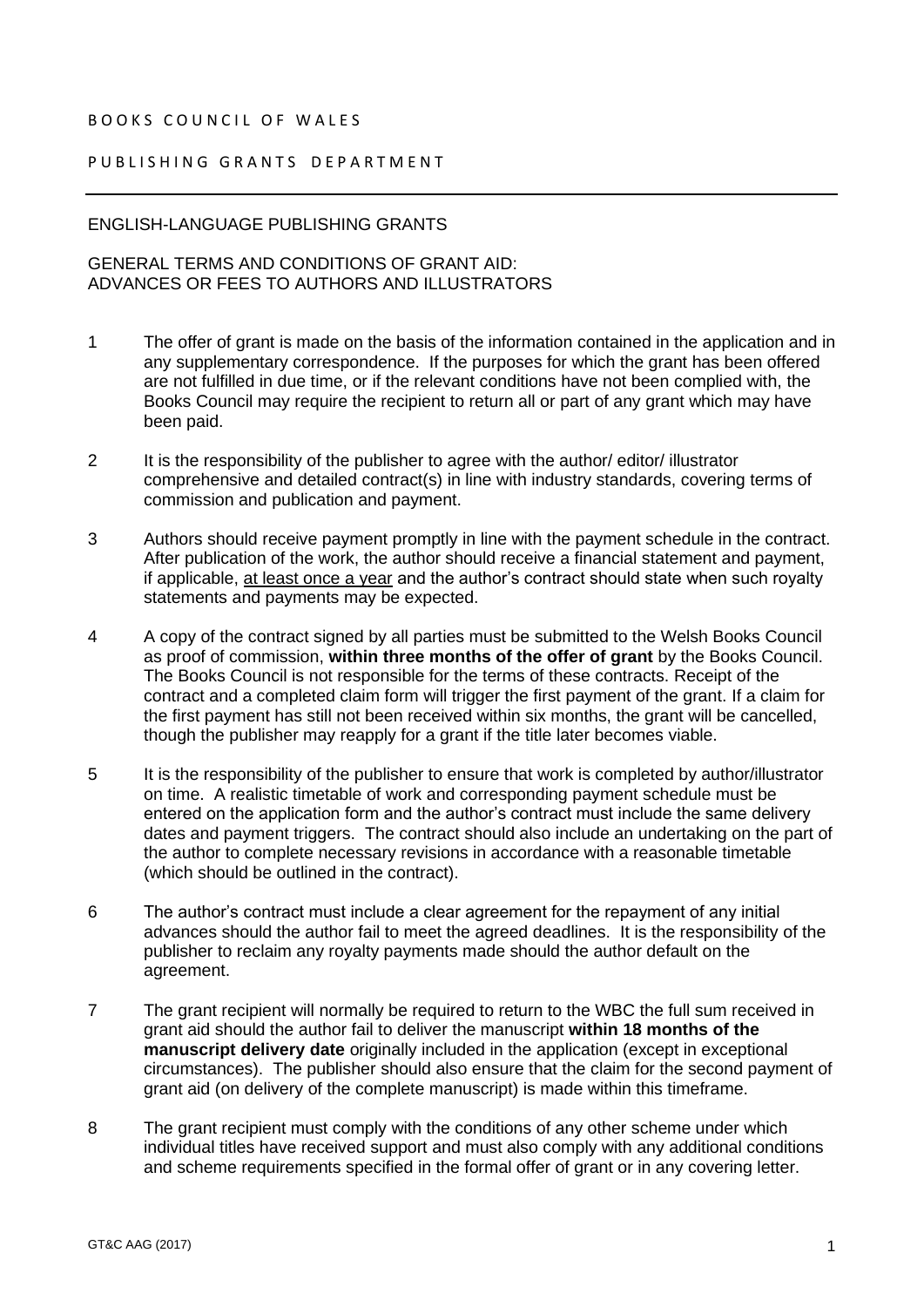- 9 The following acknowledgment must be printed on the title verso page in all books which have been awarded a grant or which have been worked on by staff whose posts are supported by grant aid: "The publisher acknowledges the financial support of the Welsh Books Council." In addition, where the logos of other funders/sponsors/supporters appear on the title verso page, cover or elsewhere in the book, the publisher must include the Welsh Books Council logo in addition to the wording given above. The financial support of the WBC should also be acknowledged at all public events aimed at promoting or marketing supported titles. Failure to include a proper acknowledgement may result in a reduction of up to 10% of the grant payable. Acknowledgement of this grant and any other references to the Council must not be used in any way to imply that the Council undertakes or accepts responsibility to third parties for the grant recipient's debts or obligations (see no. 26).
- 10 Normally in the case of grant-aid to towards ghost writers and translators, the name of the ghostwriter or translator should appear on the title page. The publisher should consult with the Welsh Books Council Grants Department in cases where there is a question.
- 11 All grant-aided books are required to display a 13-digit ISBN number and corresponding bar code on the cover of each publication.
- 12 Timely bibliographical data (including ISBN, title, author, publisher, price, publication date, category and a short description) should reach the Books Council's Information Department nine months before publication or within two weeks of the publisher receiving an offer of grant, whichever is the shorter period. This information will then be displayed on *gwales.com*.
- 13 An image of the book cover (a good draft rather than the final version is acceptable in the first instance) should reach the Books Council's Information Department a minimum of four months before publication. The cover will then be displayed on *gwales.com*.
- 14 The grant recipient should use the online proforma to submit all bibliographical information and cover images. Access to the online proforma is via a password, which can be obtained by contacting the Information Services Department. Where this is not possible the grant recipient should discuss this with the Information Department and the Publishing Grants Department.
- 15 The publisher must update immediately all information about the title held on *gwales.com* (bibliographical information, short description and cover image) as and when any changes occur before and after publication, until the book is out of print. The grant recipient should make any necessary changes via the online pro-forma (or as advised by the Information Services Coordinator). Additional publisher information may be submitted electronically at the publisher's discretion, including a table of contents, author biography, quotations from reviews and details of prizes won.
- 16 In addition to managing the flow of accurate information to the book trade, the grant recipient should inform the Publishing Grants Department of any delays to the publishing date (or other particulars, e.g. change of title) in good time and a minimum of three months in advance of the original publication date. If the book is not published within three months of the publication date supplied to the Publishing Grants Department, the grant may be automatically revoked.
- 17 Grant-aided books must not be published during December and no grant will be awarded to any title scheduled for publication in December. Copies of any November titles must reach the Welsh Books Council's Distribution Centre by the last Wednesday in November. Books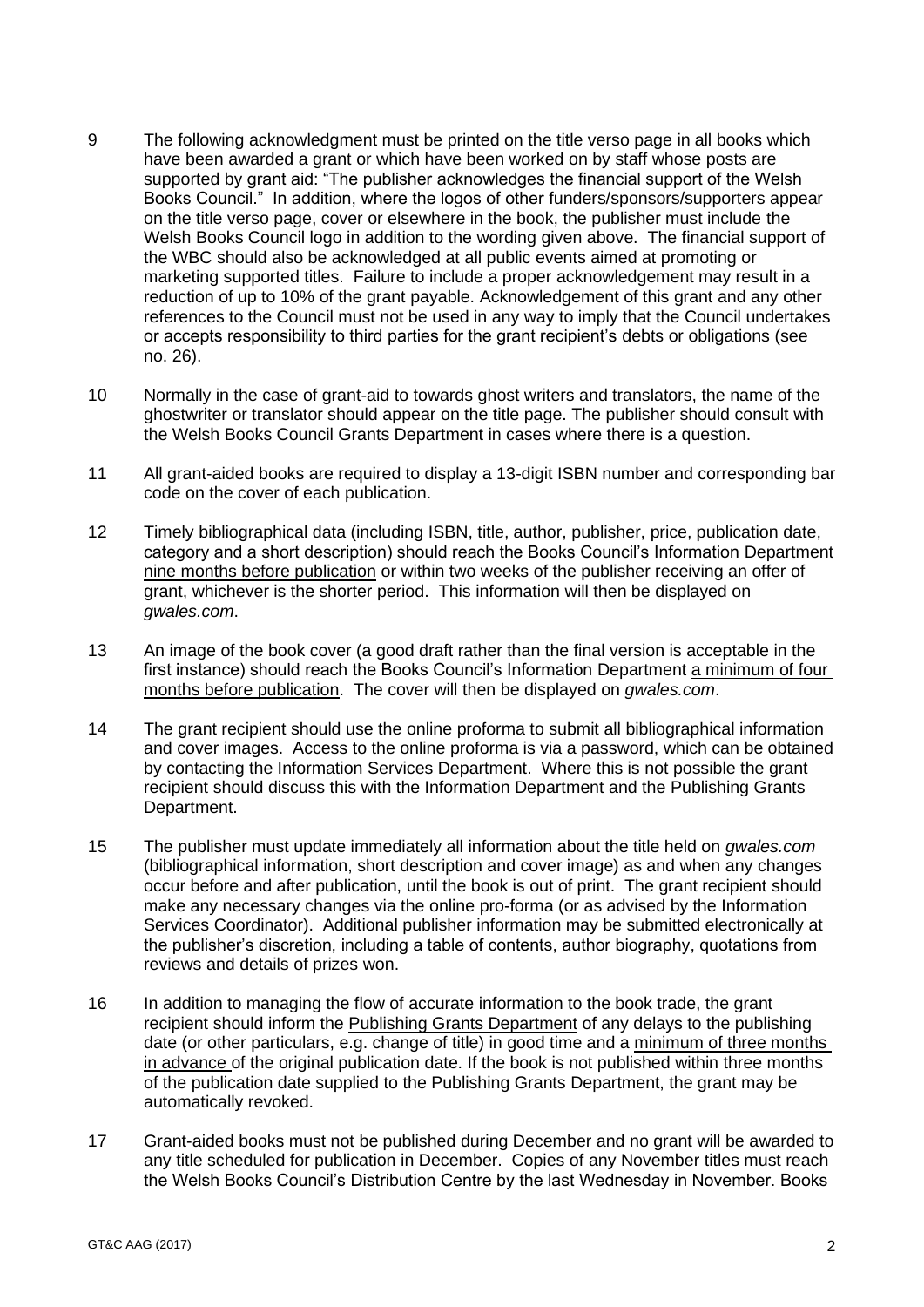published in December, or November titles which arrive at the Distribution Centre after this date, will be subject to a reduction of £200 in the grant payable.

- 18 The publisher must provide four complimentary copies of the published work to the Welsh Books Council when claiming the grant (alternatively the publisher may notify the Publishing Grants Department that the title is available at the Welsh Books Council's Distribution Centre and instruct them to take four complimentary copies from stock).
- 19 In the case of any grant-aided book, the Books Council should be informed of any financial support received towards the publication of the book from any source other than the Welsh Books Council.
- 20 Grant recipients are required to provide regular updates of sales figures for titles supported under this scheme, and the income and profit they generate. The Welsh Books Council will request these figures at appropriate intervals. The Books Council reserves the right to request other, reasonable information about the performance of a grant-aided book in the course of evaluating the effectiveness of grant-aid and monitoring value for money.
- 21 All books which are in receipt of a grant are required to be available through the Welsh Books Council's Distribution Centre on the Books Council's terms (usually a minimum order of 60 copies of each title, but often higher, on a sale or return basis so that they can be made available to retailers on the usual commercial terms.
- 22 It is a condition that grant-aided books are delivered to the Books Council's Distribution Centre before or at the same time as they are available by other means to any distributor or retailer, or are available at a launch or other event. The publisher is responsible for the carriage and timely delivery of books.
- 23 If a book is available in both English and Welsh versions, and one of those versions has received grant support, then both versions must be available through the Distribution Centre in accordance with the terms specified in conditions 21 and 22.
- 24 All grant-aided books should be in print and continuously available in the Books Council's Distribution Centre for at least one year after publication. In the event that sale of rights is secured within the initial twelve months after publication that a grant-supported title must be kept in print, the publisher should seek approval and guidance from the Books Council's Grants Department, or face the possibility of having to repay a portion of grant.If a book is unavailable or out of stock during the first year of publication, the Books Council may claim a refund of grant of £1,000 per title. International co-editions and seasonal books, for instance some books published for Christmas, are excepted. Care must be taken that availability is not affected by, for instance, problems with binding, or inadequate print runs. It is the publisher's responsibility to ensure that books reach the Distribution Centre in good time to meet this condition.
- 25 The UK rights of grant-aided titles must not be sold without the prior agreement of the Books Council within the first two years of publication.
- 26 Titles supported under this scheme are expected to meet an average 18 month sales target of 2,500. Consistent failure by publishers to meet this target will be considered by the Grants Panel when awarding funding.
	- 27 In order to avoid instances of double funding of Author Advance titles, the Publishing Grants Panel will consider the following questions: has the author received a full-time salary in order to work on the material that is to be published? Has a form of remuneration of any